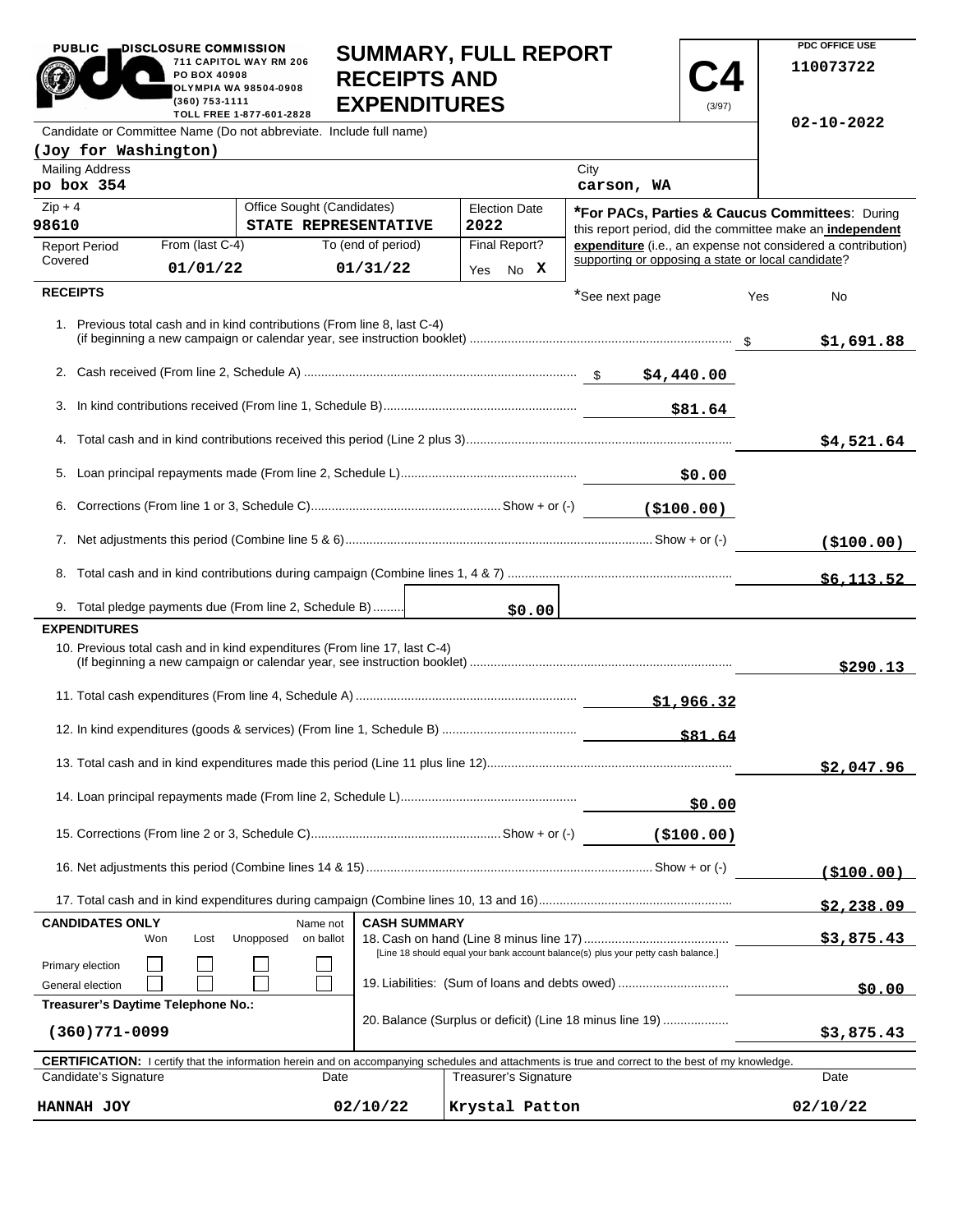## **CASH RECEIPTS AND EXPENDITURE**



Candidate or Committee Name (Do not abbreviate. Use full name.)

| (Joy for Washington)                                 |            |                          |          |                                                                                                                             | 01/01/22 | 01/31/22       |
|------------------------------------------------------|------------|--------------------------|----------|-----------------------------------------------------------------------------------------------------------------------------|----------|----------------|
|                                                      |            |                          |          | 1. CASH RECEIPTS (Contributions) which have been reported on C3. List each deposit made since last C4 report was submitted. |          |                |
| Date of deposit                                      | Amount     | Date of deposit          | Amount   | Date of deposit                                                                                                             | Amount   | Total deposits |
| 01/03/2022                                           |            | $$500.00$ $01/12/2022$   |          | $$1,000.00$ 01/17/2022                                                                                                      | \$20.00  |                |
| 01/11/2022                                           | \$1,000.00 | 101/13/2022              | \$50.00  | 01/21/2022                                                                                                                  | \$50.00  |                |
| 01/10/2022                                           |            | $$1,000.00$ $01/14/2022$ | \$200.00 | See attached                                                                                                                |          |                |
| Enter also on line 2 of C4<br>2. TOTAL CASH RECEIPTS |            |                          |          |                                                                                                                             |          | \$4.440.00     |

**CODES FOR CLASSIFYING EXPENDITURES**: If one of the following codes is used to describe an expenditure, no other description is generally needed. The exceptions are:

1) If expenditures are in-kind or earmarked contributions to a candidate or committee or independent expenditures that benefit a candidate or committee, identify the candidate or committee in the Description block;

2) When reporting payments to vendors for travel expenses, identify the traveler and travel purpose in the Description block; and

3) If expenditures are made directly or indirectly to compensate a person or entity for soliciting signatures on a statewide initiative or referendum petition, use code "V" and provide the following information on an attached sheet: name and address of each person/entity compensated, amount paid each during the reporting period, and cumulative total paid all persons to date to gather signatures.

> CODE DEFINITIONS ON NEXT PAGE

- C Contributions (monetary, in-kind & transfers)
- I Independent Expenditures
- L Literature, Brochures, Printing
- B Broadcast Advertising (Radio, TV)
- N Newspaper and Periodical Advertising
- O Other Advertising (yard signs, buttons, etc.)
- V Voter Signature Gathering
- P Postage, Mailing Permits
- S Surveys and Polls
- 
- F Fundraising Event Expenses
- T Travel, Accommodations, Meals

Report Date

**2**

- M Management/Consulting Services W - Wages, Salaries, Benefits
- G General Operation and Overhead

#### **3. EXPENDITURES**

- a) Expenditures of \$50 or less, including those from petty cash, need not be itemized. Add up these expenditures and show the total in the amount column on the first line below..
- b) Itemize each expenditure of more than \$50 by date paid, name and address of vendor, code/description, and amount.
- c) For each payment to a candidate, campaign worker, PR firm, advertising agency or credit card company, attach a list of detailed expenses or copies of receipts/invoices supporting the payment.

| Vendor or Recipient<br>Date Paid<br>(Name and Address) |                                                                         | Code      | Purpose of Expense<br>and/or Description   | Amount         |
|--------------------------------------------------------|-------------------------------------------------------------------------|-----------|--------------------------------------------|----------------|
| N/A                                                    | Expenses of \$50 or less                                                | N/A       | N/A                                        | \$117.46       |
| 01/14/22                                               | <b>SIGN THUG</b><br>150 Meadow Park Ct.<br>Woodland, WA 98674           | $L - -$   | Campaign Signs                             | \$324.90       |
| 01/07/22                                               | PRINT NW, LLC<br>9914 32nd Ave S.<br>Lakewood, WA 98499                 | <b>OS</b> | Hannah Joy 6.5 Remit<br>Envelopes          | \$348.16       |
| 01/18/22                                               | SKAMANIA COUNTY EVENTS &<br>710 SW Rock Creek Dr<br>Stevenson, WA 98648 | G--       | Campaign Kick-Off Event<br>location Rental | \$113.09       |
| 01/21/22                                               | MPG MARKETING & MAILING SVCS<br>PO Box 28306<br>Portland, OR 97228-8306 | $\circ$   | <b>Business Cards</b>                      | \$101.70       |
| 01/25/22                                               | THE SKAMANIA PIONEER<br>74 SW Russell Ave<br>Stevenson, WA 98648        | N         | Kick-Off Advertising                       | \$89.40        |
| 01/25/22                                               | <b>SIGN THUG</b><br>150 Meadow Park Ct.<br>Woodland, WA 98674           | $L - -$   | Campaign Signs                             | \$509.01       |
|                                                        |                                                                         |           | Total from attached nages                  | <b>8369 60</b> |

4. TOTAL CASH EXPENDITURES **EXAMPLE 2008** 2012 12:00 THE RISP ON LINE 2012 12:00 THE RISP ON LINE 11 Of C4 \$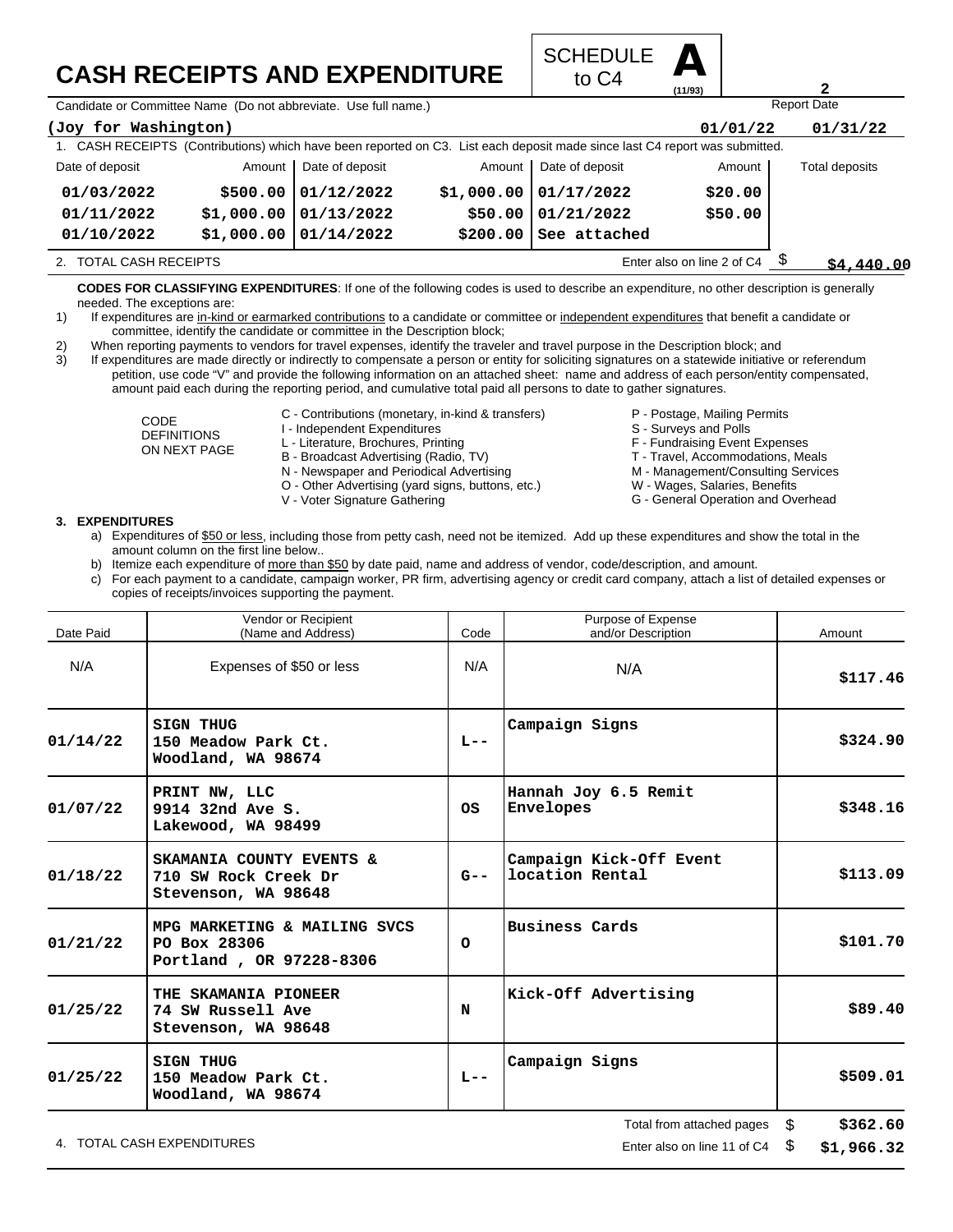### **EXPENDITURES CONTINUATION SHEET (Attachment to Schedule A)**

Candidate or Committee Name (Do not abbreviate. Use full name.)

| Report Date |
|-------------|
|             |

**Page 3**

| (Joy for Washington) |                                                                                   |      | 01/01/22<br>01/31/22                            |          |  |  |  |
|----------------------|-----------------------------------------------------------------------------------|------|-------------------------------------------------|----------|--|--|--|
| <b>Date Paid</b>     | <b>Vendor or Recipient</b><br>(Name and Address)                                  | Code | <b>Purpose of Expense</b><br>and/or Description | Amount   |  |  |  |
| 01/31/22             | ROANOKE CONFERENCE<br>1752 NW Market St. #4537<br>Seattle, WA 98107               |      | Roanoke Conference                              | \$177.60 |  |  |  |
| 01/31/22             | SHELL OIL<br>700 Point Brown Ave NE<br>Ocean Shores, WA 98569                     | т    | <b>Fuel</b>                                     | \$85.00  |  |  |  |
| 01/30/22             | ADAM SCHAEFFER & MARIA WOODALL<br>619 Shahala E St.<br>North Bonneville, WA 98639 |      | Refund Anedot donation                          | \$100.00 |  |  |  |
|                      |                                                                                   |      |                                                 |          |  |  |  |
|                      |                                                                                   |      |                                                 |          |  |  |  |
|                      |                                                                                   |      |                                                 |          |  |  |  |
|                      |                                                                                   |      |                                                 |          |  |  |  |
|                      |                                                                                   |      |                                                 |          |  |  |  |
|                      |                                                                                   |      |                                                 |          |  |  |  |
|                      |                                                                                   |      |                                                 |          |  |  |  |
|                      |                                                                                   |      |                                                 |          |  |  |  |
|                      |                                                                                   |      |                                                 |          |  |  |  |

Page Total  $\frac{\$}{}$ **\$362.60**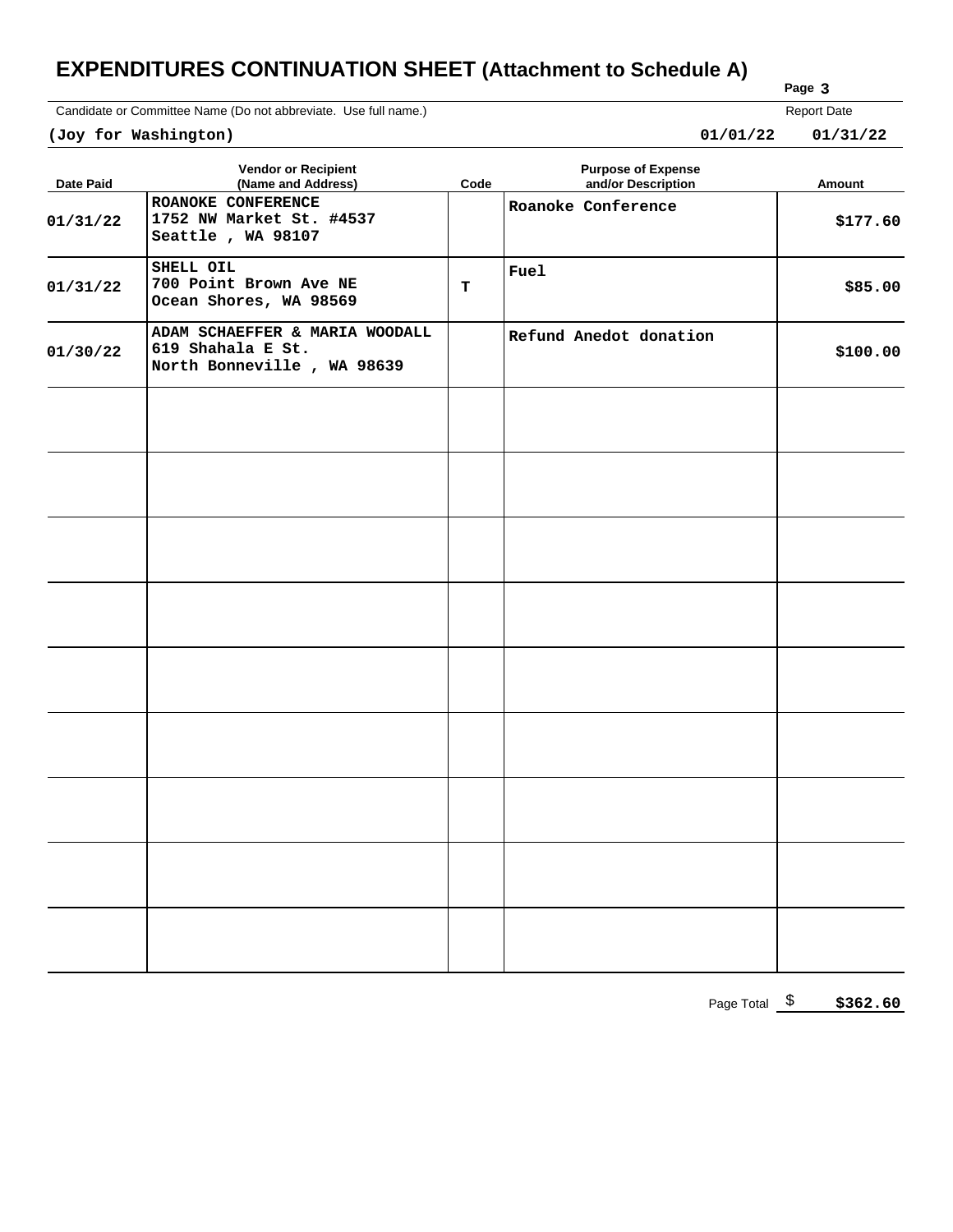| <b>Additional Deposits</b> |          | for the period: $01/01/22$ |        | 01/31/22 |                 | $\bf{4}$ |
|----------------------------|----------|----------------------------|--------|----------|-----------------|----------|
| Name                       |          |                            |        |          |                 |          |
| (Joy for Washington)       |          |                            |        |          |                 |          |
| Date of Deposit            | Amount   | Date of Deposit            | Amount |          | Date of Deposit | Amount   |
| 01/27/22                   | \$100.00 |                            |        |          |                 |          |
| 01/27/22                   | \$100.00 |                            |        |          |                 |          |
| 01/30/22                   | \$100.00 |                            |        |          |                 |          |
| 01/30/22                   | \$20.00  |                            |        |          |                 |          |
| 01/31/22                   | \$300.00 |                            |        |          |                 |          |
|                            |          |                            |        |          |                 |          |
|                            |          |                            |        |          |                 |          |
|                            |          |                            |        |          |                 |          |
|                            |          |                            |        |          |                 |          |
|                            |          |                            |        |          |                 |          |
|                            |          |                            |        |          |                 |          |
|                            |          |                            |        |          |                 |          |
|                            |          |                            |        |          |                 |          |
|                            |          |                            |        |          |                 |          |
|                            |          |                            |        |          |                 |          |
|                            |          |                            |        |          |                 |          |
|                            |          |                            |        |          |                 |          |
|                            |          |                            |        |          |                 |          |
|                            |          |                            |        |          |                 |          |
|                            |          |                            |        |          |                 |          |
|                            |          |                            |        |          |                 |          |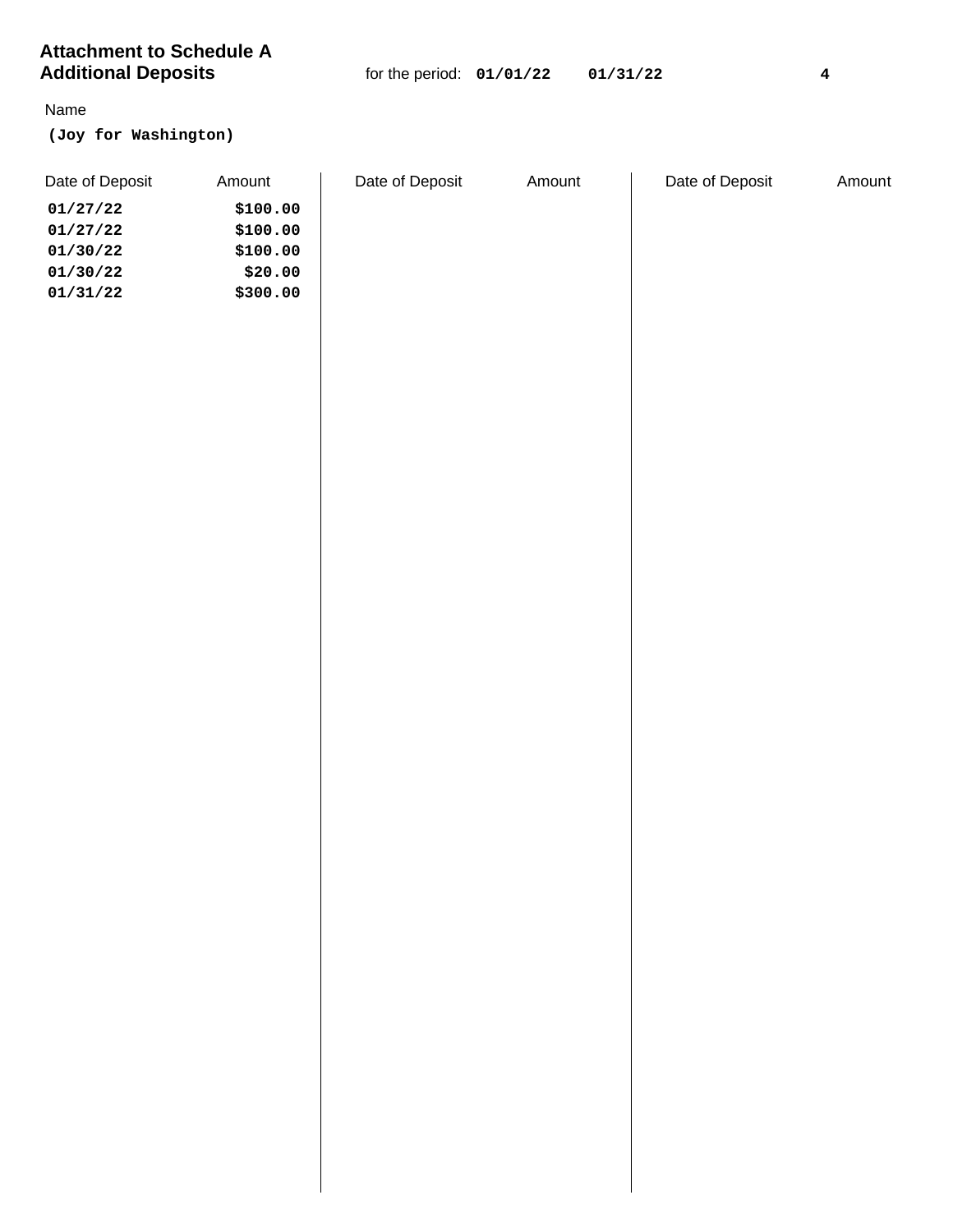## **IN KIND CONTRIBUTIONS, PLEDGES, ORDERS, DEBTS, OBLIGATIONS**

**SCHEDULE TO C4** 

**(11/93)**

 $01/01/22$ 

Candidate or Committee Name (Do not abbreviate. Use full name.) Candidate express and the expect Date Report Date **(Joy for Washington) 01/01/22 01/31/22**

#### **1. IN KIND CONTRIBUTIONS RECEIVED** (goods, services, discounts, etc.)

| Date<br>Received | Contributor's Name and Address                             | Description of<br>Contribution | Fair Market<br>Value | Aggregate<br>Total | $\mathsf P$<br>$\, {\bf R}$<br>$\mathbf{I}$ | $\blacksquare$<br>$\Omega$<br>$\,$ N | If total over \$100,<br>Employer Name, City,<br>State & Occup |
|------------------|------------------------------------------------------------|--------------------------------|----------------------|--------------------|---------------------------------------------|--------------------------------------|---------------------------------------------------------------|
| 01/10/22         | JOY FAMILY HARDWARE LLC<br>PO Box 1250<br>Carson, WA 98610 | Cell Phone<br>Monthly plan     | \$81.64              | \$81.64            |                                             | $\mathbf{x}$                         |                                                               |
|                  |                                                            |                                |                      |                    |                                             |                                      |                                                               |
|                  |                                                            |                                |                      |                    |                                             |                                      |                                                               |
|                  |                                                            |                                |                      |                    |                                             |                                      |                                                               |
|                  |                                                            |                                |                      |                    |                                             |                                      |                                                               |
|                  |                                                            |                                |                      |                    |                                             |                                      |                                                               |
|                  |                                                            |                                |                      |                    |                                             |                                      |                                                               |
|                  |                                                            |                                |                      |                    |                                             |                                      |                                                               |
|                  |                                                            |                                |                      |                    |                                             |                                      |                                                               |
|                  |                                                            |                                |                      |                    |                                             |                                      |                                                               |
|                  |                                                            |                                |                      |                    |                                             |                                      |                                                               |
|                  |                                                            |                                |                      |                    |                                             |                                      |                                                               |
|                  |                                                            | TOTAL THIS PAGE                | \$81.64              |                    |                                             |                                      |                                                               |

**5**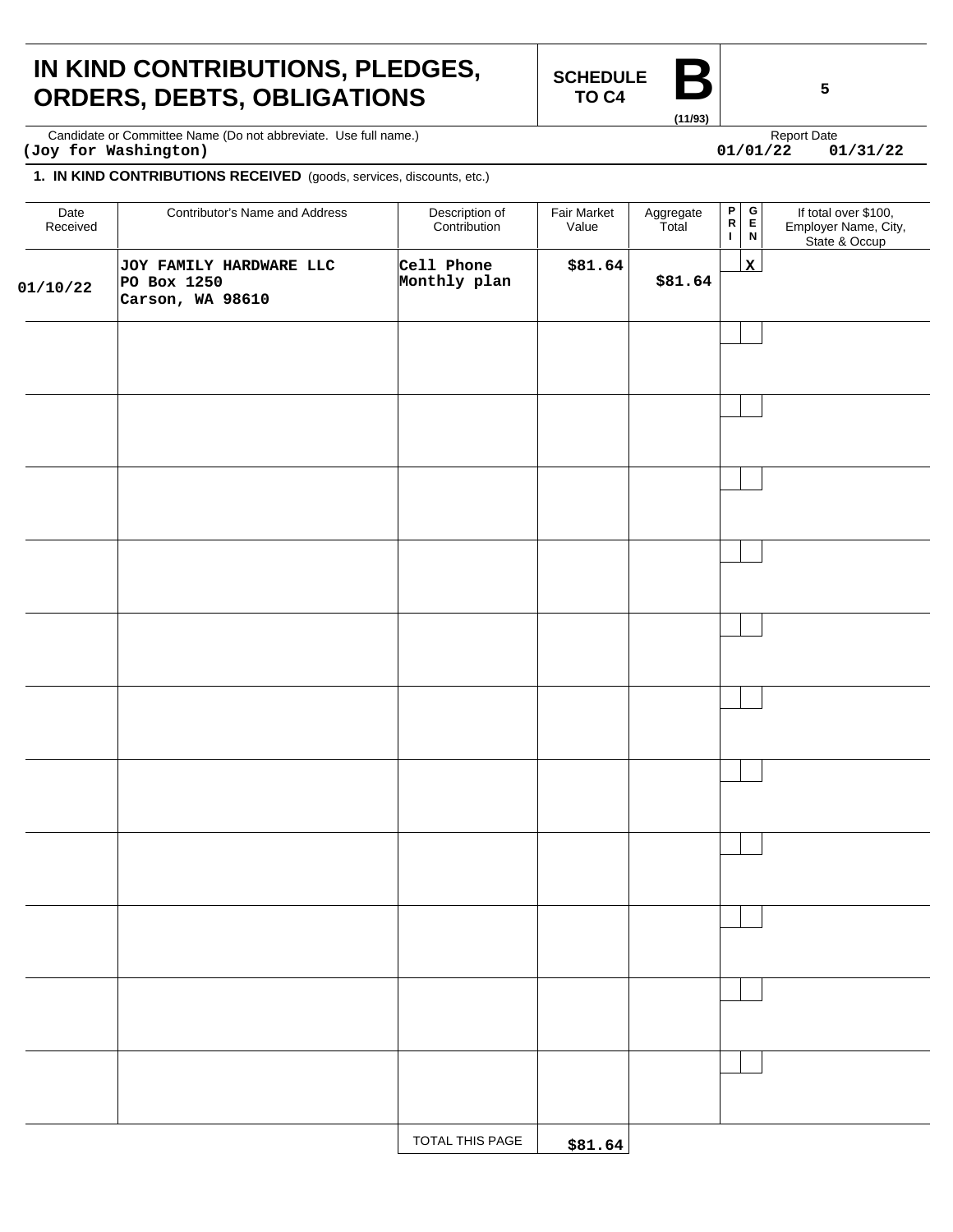### **CORRECTIONS**



Candidate or Committee Name (Do not abbreviate. Use full name.)

### **(Joy for Washington) 01/01/22 01/31/22**

**1. CONTRIBUTIONS AND RECEIPTS** (Include mathematical corrections.)

| Date of Report | <b>Contributor's Name or Description of Correction</b>                            | <b>Amount Reported</b> | <b>Corrected Amount</b>                                                       | <b>Difference</b><br>(+ or -) |
|----------------|-----------------------------------------------------------------------------------|------------------------|-------------------------------------------------------------------------------|-------------------------------|
| 01/30/22       | ADAM SCHAEFFER & MARIA WOODALL<br>619 Shahala E St.<br>North Bonneville, WA 98639 | \$100.00               | \$0.00                                                                        | ( \$100.00)                   |
|                |                                                                                   |                        |                                                                               |                               |
|                |                                                                                   |                        |                                                                               |                               |
|                |                                                                                   |                        |                                                                               |                               |
|                |                                                                                   |                        |                                                                               |                               |
|                |                                                                                   |                        |                                                                               |                               |
|                |                                                                                   |                        |                                                                               |                               |
|                |                                                                                   |                        |                                                                               |                               |
|                |                                                                                   |                        |                                                                               |                               |
|                |                                                                                   |                        |                                                                               |                               |
|                |                                                                                   |                        |                                                                               |                               |
|                |                                                                                   |                        |                                                                               |                               |
|                |                                                                                   |                        |                                                                               |                               |
|                |                                                                                   |                        |                                                                               |                               |
|                |                                                                                   |                        | Total corrections to contributions<br>Enter on line 6 of C4. Show $+$ or (-). | ( \$100.00)                   |



 $01/01/22$ 

Date